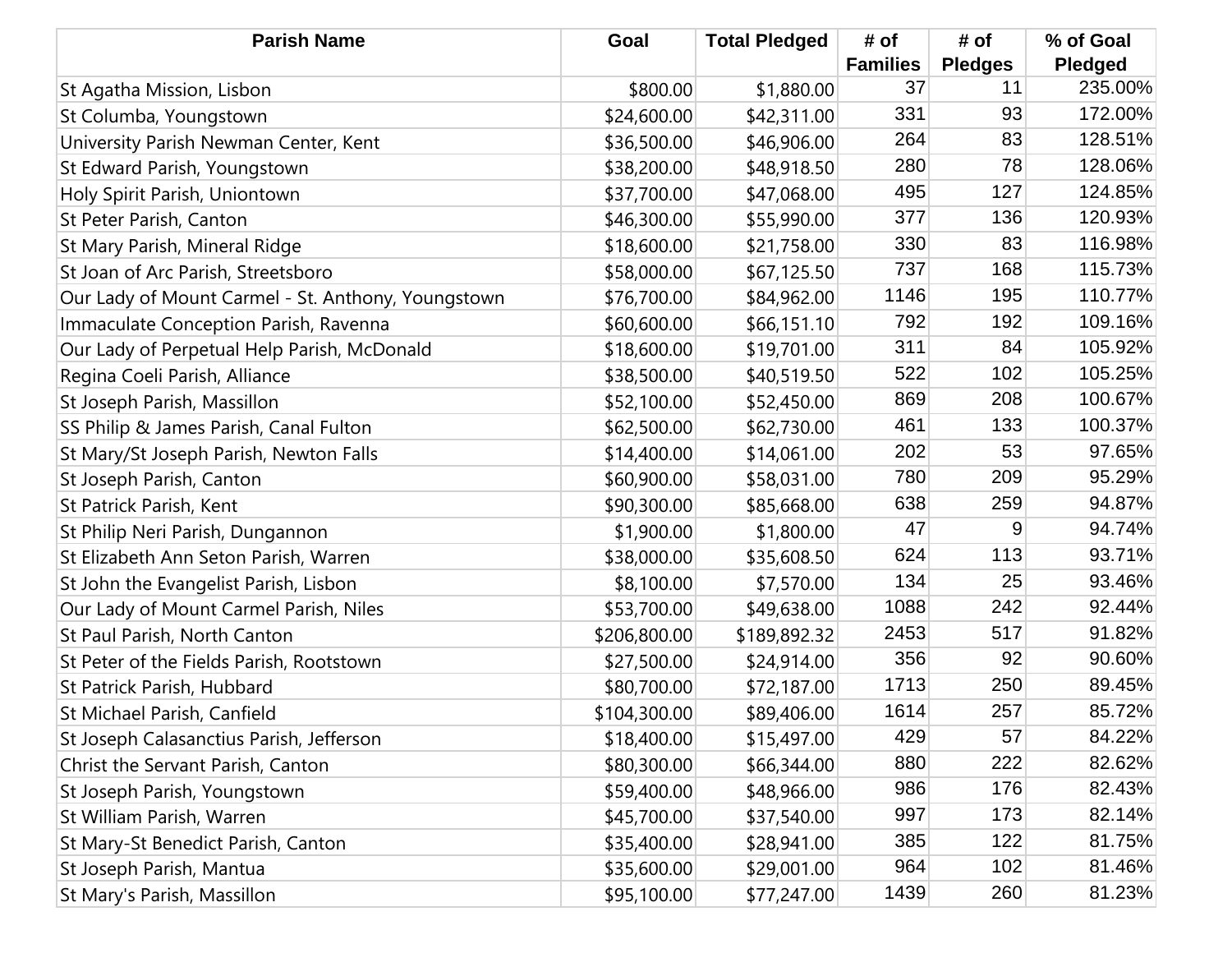| Our Lady of Sorrows Parish, Youngstown      | \$36,000.00  | \$29,192.00  | 602  | 137 | 81.09% |
|---------------------------------------------|--------------|--------------|------|-----|--------|
| <b>Assumption Parish, Geneva</b>            | \$25,600.00  | \$20,471.77  | 577  | 76  | 79.97% |
| St Michael the Archangel Parish, Canton     | \$194,500.00 | \$155,257.00 | 2547 | 402 | 79.82% |
| Our Lady of Lourdes Parish, Columbiana      | \$14,700.00  | \$11,731.00  | 174  | 57  | 79.80% |
| St George Parish, Lisbon                    | \$7,500.00   | \$5,735.00   | 135  | 24  | 76.47% |
| St James Parish, Waynesburg                 | \$23,000.00  | \$17,083.00  | 226  | 69  | 74.27% |
| Holy Trinity Parish, East Liverpool         | \$33,200.00  | \$24,635.00  | 392  | 112 | 74.20% |
| St Ann Parish, Sebring                      | \$18,100.00  | \$13,375.57  | 495  | 48  | 73.90% |
| Our Lady of the Lakes Parish, North Jackson | \$19,600.00  | \$14,480.00  | 324  | 66  | 73.88% |
| St Anthony/All Saints Parish, Canton        | \$27,500.00  | \$20,283.00  | 681  | 91  | 73.76% |
| St Mary and St Joseph Parish, Warren        | \$53,600.00  | \$39,390.00  | 1447 | 183 | 73.49% |
| Corpus Christi Parish, Conneaut             | \$30,900.00  | \$22,593.00  | 864  | 106 | 73.12% |
| St Robert Bellarmine Parish, Cortland       | \$39,000.00  | \$27,872.50  | 919  | 158 | 71.47% |
| St Andrew Parish, Kingsville                | \$10,200.00  | \$7,249.00   | 162  | 31  | 71.07% |
| Basilica of St John the Baptist, Canton     | \$43,300.00  | \$30,375.00  | 420  | 107 | 70.15% |
| Little Flower Parish, Middlebranch          | \$77,400.00  | \$54,228.00  | 1137 | 180 | 70.06% |
| St Stephen Parish, Niles                    | \$28,000.00  | \$19,606.00  | 671  | 107 | 70.02% |
| St Mary Parish, Orwell                      | \$12,500.00  | \$8,750.00   | 332  | 42  | 70.00% |
| <b>Blessed Sacrament Parish, Warren</b>     | \$67,500.00  | \$46,497.00  | 707  | 145 | 68.88% |
| Sacred Heart of Mary Parish, Louisville     | \$16,200.00  | \$10,989.00  | 218  | 46  | 67.83% |
| St Ambrose Parish, Garrettsville            | \$15,700.00  | \$10,647.00  | 392  | 65  | 67.82% |
| Holy Family Parish, Poland                  | \$133,100.00 | \$89,900.00  | 2181 | 297 | 67.54% |
| Holy Family Parish, Navarre                 | \$31,600.00  | \$20,640.00  | 314  | 99  | 65.32% |
| St Joan of Arc Parish, Canton               | \$64,600.00  | \$41,773.00  | 1262 | 206 | 64.66% |
| Our Lady of Perpetual Help Parish, Aurora   | \$81,100.00  | \$51,908.00  | 1291 | 184 | 64.00% |
| St Dominic Parish, Youngstown               | \$45,900.00  | \$29,028.00  | 679  | 102 | 63.24% |
| St Charles Borromeo Parish, Boardman        | \$170,800.00 | \$104,868.53 | 3063 | 473 | 61.40% |
| St Paul Parish, Salem                       | \$49,600.00  | \$30,037.50  | 1303 | 132 | 60.56% |
| St Patrick Parish, Youngstown               | \$37,700.00  | \$22,800.00  | 684  | 74  | 60.48% |
| St Christine Parish, Youngstown             | \$127,500.00 | \$75,809.00  | 2174 | 403 | 59.46% |
| Our Lady of Peace Parish, Ashtabula         | \$67,100.00  | \$38,474.00  | 2035 | 165 | 57.34% |
| St Joseph Parish, Alliance                  | \$35,800.00  | \$20,423.00  | 698  | 98  | 57.05% |
| Christ Our Savior, Struthers                | \$57,400.00  | \$32,726.00  | 1555 | 218 | 57.01% |
| St Thomas the Apostle Parish, Vienna        | \$39,800.00  | \$22,000.00  | 444  | 77  | 55.28% |